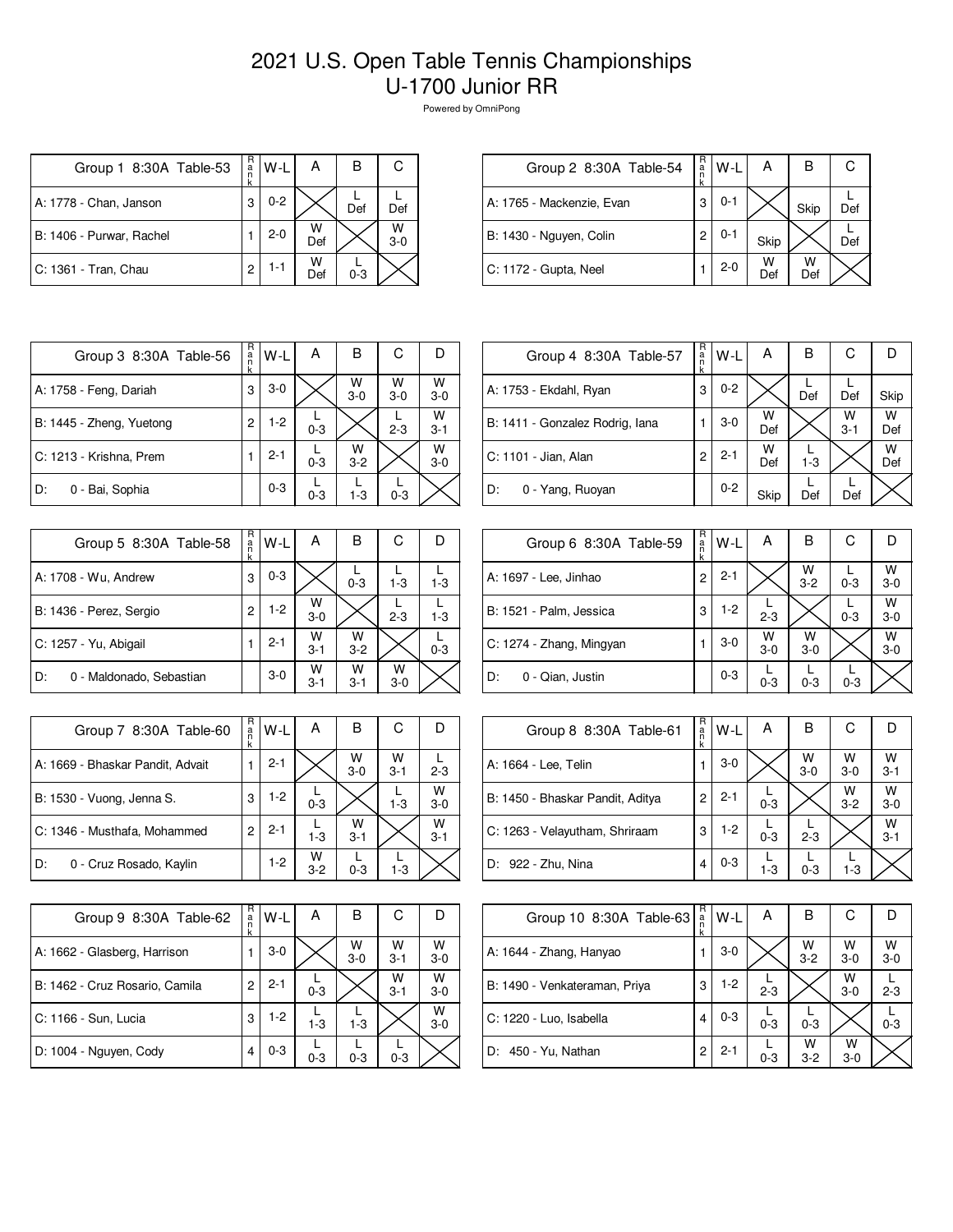## 2021 U.S. Open Table Tennis Championships U-1700 Junior RR

Powered by OmniPong

| Group 11 8:30A Table-64  | R<br>a<br>n<br>k | W-L     | А            | B       | С            | D            |
|--------------------------|------------------|---------|--------------|---------|--------------|--------------|
| A: 1620 - Joseph, Joshua | 3                | $1-2$   |              | $0 - 3$ | $1 - 3$      | W<br>$3-0$   |
| B: 1490 - Zhang, Joe     |                  | $3-0$   | W<br>$3-0$   |         | W<br>$3 - 2$ | W<br>$3-0$   |
| C: 1291 - Cintron, April | 2                | $2 - 1$ | W<br>$3 - 1$ | $2 - 3$ |              | W<br>$3 - 1$ |
| D: 702 - Akoubian, Shant | 4                | $0 - 3$ | $0 - 3$      | $0 - 3$ | $1 - 3$      |              |

| Group 12 8:30A Table-65      | R<br>$\frac{a}{n}$<br>k | W-L     | А       | в                  | С                  |                    |
|------------------------------|-------------------------|---------|---------|--------------------|--------------------|--------------------|
| A: 1608 - Badri, Akshara     | 1                       | $3-0$   |         | $W$ <sub>3-0</sub> | $W$ <sub>3-2</sub> | $W$ <sub>3-0</sub> |
| B: 1406 - Lopez Velez, Yamil | 2                       | $2 - 1$ | $0 - 3$ |                    | W<br>$3 - 1$       | W<br>$3-0$         |
| C: 1397 - Teng, Nadia        | 3                       | $1-2$   | $2 - 3$ | $1 - 3$            |                    | W<br>$3 - 0$       |
| D: 317 - Guo, Ethan          | 4                       | $0 - 3$ | $0 - 3$ | $0 - 3$            | $0 - 3$            |                    |
|                              |                         |         |         |                    |                    |                    |

| Group 13 8:30A Table-66         | R<br>a<br>k | W-L     | А       | B            | С          |              |
|---------------------------------|-------------|---------|---------|--------------|------------|--------------|
| A: 1593 - Gupta, Aarav          |             | $3-0$   |         | W<br>$3 - 1$ | W<br>$3-0$ | W<br>$3 - 0$ |
| B: 1535 - Mohanty, Pratyush     | 3           | $1-2$   | $1 - 3$ |              | $1 - 3$    | W<br>$3 - 0$ |
| C: 1106 - Rivera Arocho, Yahira | 2           | $2 - 1$ | $0 - 3$ | W<br>$3 - 1$ |            | W<br>$3 - 0$ |
| 0 - Bai, Stephanie<br>D:        |             | $0 - 3$ | $0 - 3$ | $0 - 3$      | $0 - 3$    |              |

| Group 14 8:30A Table-67       | R<br>$\frac{a}{n}$<br>k | W-L     | А            | В          | С       | D            |
|-------------------------------|-------------------------|---------|--------------|------------|---------|--------------|
| A: 1590 - Balamurugan, Tanish | 2                       | $2 - 1$ |              | W<br>$3-0$ | $2 - 3$ | W<br>$3 - 0$ |
| B: 1446 - He, Angela          | 3                       | $1-2$   | $0 - 3$      |            | $0 - 3$ | W<br>$3 - 2$ |
| C: 1388 - Chawla, Nikhil      |                         | $3-0$   | W<br>$3 - 2$ | W<br>$3-0$ |         | W<br>$3 - 0$ |
| D: 890 - Lu, Olivia           | 4                       | $0 - 3$ | $0 - 3$      | $2 - 3$    | $0 - 3$ |              |

| Group 15 8:30A Table-68         | R<br>a<br>k | W-L     | А       | в            | С          |              |
|---------------------------------|-------------|---------|---------|--------------|------------|--------------|
| A: 1581 - Cruz Rosario, Danelys |             | $3-0$   |         | W<br>$3 - 2$ | W<br>$3-0$ | w<br>$3-0$   |
| B: 1504 - Sivakumar, Vishal     | 2           | $2 - 1$ | $2 - 3$ |              | W<br>$3-0$ | W<br>$3 - 1$ |
| C: 1110 - Sun, William          | 4           | $0 - 3$ | $0 - 3$ | $0 - 3$      |            | $0 - 3$      |
| D: 878 - Sun, Amanda            | 3           | $1-2$   | $0 - 3$ | $1 - 3$      | w<br>$3-0$ |              |

| Group 16 8:30A Table-30      | R<br>$\frac{a}{n}$<br>k | W-L     | Α       | в          | С            |              |
|------------------------------|-------------------------|---------|---------|------------|--------------|--------------|
| A: 1580 - Badari, Ayush      |                         | $3-0$   |         | w<br>$3-0$ | W<br>$3-0$   | W<br>$3 - 1$ |
| B: 1550 - Wu, Angela         | 2                       | $2 - 1$ | $0 - 3$ |            | W<br>$3-0$   | W<br>$3-0$   |
| C: 1051 - Wang, Alina        | 4                       | $0 - 3$ | $0 - 3$ | $0 - 3$    |              | $2 - 3$      |
| D: 991 - Yang, Audrey Zichen | 3                       | $1-2$   | $1-3$   | $0 - 3$    | W<br>$3 - 2$ |              |

| Group 17 8:30A Table-55        | R<br>a<br>k | W-L     | А            | в            | С       |              |
|--------------------------------|-------------|---------|--------------|--------------|---------|--------------|
| A: 1575 - Cai, Jayden          | 3           | $1-2$   |              | $2 - 3$      | $2 - 3$ | W<br>$3 - 0$ |
| B: 1553 - Velayutham, Sivaraam | 2           | $2 - 1$ | W<br>$3 - 2$ |              | $1 - 3$ | W<br>$3 - 0$ |
| C: 1341 - Liu, Justin          |             | $3-0$   | W<br>$3 - 2$ | w<br>$3 - 1$ |         | W<br>$3 - 0$ |
| D: 964 - Teng, Brad            | 4           | $0 - 3$ | $0 - 3$      | $0 - 3$      | $0 - 3$ |              |